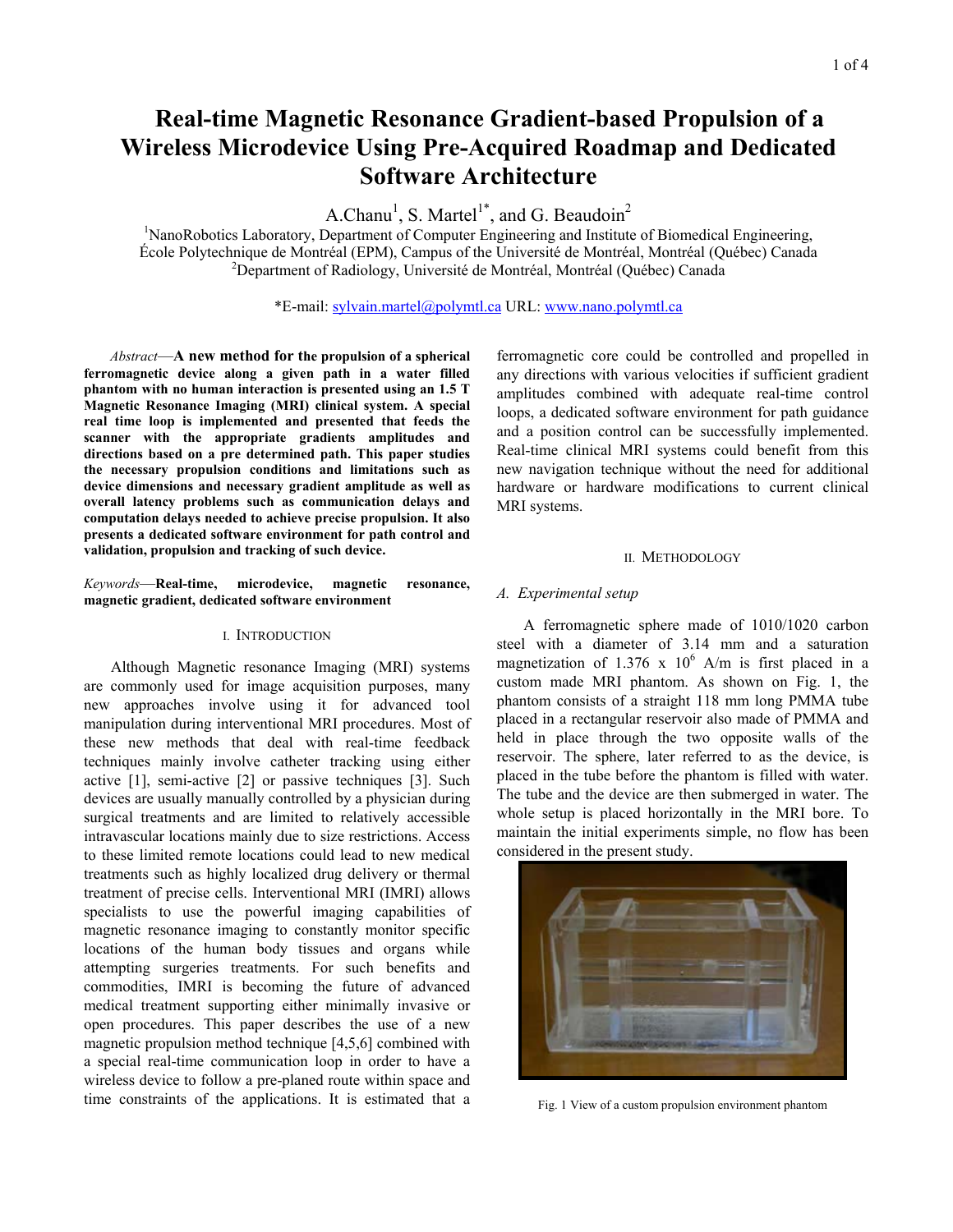# *B. Propulsion*

on the MRI.

The magnetic force  $\vec{F}_{magnetic}$  $(N)$  acting on a ferromagnetic core in an MRI bore can be calculated from [4]<br> $\vec{F}_{magnetic} = \vec{M} * V_{ferro} \cdot \nabla \vec{B}$  (1)

$$
\vec{F}_{magnetic} = \vec{M} * V_{ferro} \cdot \nabla \vec{B}
$$
 (1)

In Eq.1, *M*  $\overrightarrow{A}$  is the magnetization of the material (A/m),  $V_{\text{ferro}}$  is the volume of the ferromagnetic body (m<sup>3</sup>) and  $\nabla \vec{B}$  is the spatial field variation (mT/m). Using a 1.5 T Siemens Avanto with a maximum gradient amplitude of 40 mT/m in the X and Y directions and 45 mT/m in Z direction, the maximum force that can be applied on the device is F=5.018\*10<sup> $(-4)$ </sup> N considering a propulsion in the Z direction. These values prove to be insufficient for vertical displacement with the given ferromagnetic sphere [4]. In this paper, the device's navigation is considered in a single axe (here being horizontal). The necessary mechanical force to propel and navigate the device through the phantom is obtained from the same magnetic gradients used for imaging

 Some limitations remain due mainly to the limited gradients amplitude available. With the given set of coils, there is not sufficient gradient amplitude to propel the core against is own weight and against gravity in a vertical phantom. Nevertheless, much more powerful gradient peak amplitude can be achieved with alternate coils as seen in previous achievements [7]. With such custom made or optional coils, more force demanding applications could be considered involving horizontal and vertical reciprocal flow propulsion and navigation.

 The navigation of the device relies mainly on three aspects: the propulsion gradient amplitude and direction as well as the time period of the application. Gradients amplitude and maximum time of application are mainly limited by the scanner's specifications. Modifying the resultant gradient amplitude affects the force applied on the device according to Eq.1 and changing the resultant gradient direction will affect the orientation of the device during the motion. In order to change the direction of the propulsion gradient, the rotation matrix that translates the logical coordinates into the physical coordinates is modified. Indeed, the three orthogonal gradients in the logical system (phase, readout and slice selection) are respectively converted into the physical system X, Y and Z through the rotation matrix R as follow:

$$
\begin{bmatrix} G_x \\ G_y \\ G_z \end{bmatrix} = R \cdot \begin{bmatrix} G_{phase} \\ G_{ReadOut} \\ G_{slice} \end{bmatrix}
$$
 (2)

In Eq.2 and supposing that we are facing the front of the MRI system,  $G_x$  refers to the horizontal axis from left to right, Gy refers to the vertical axis from bottom to up and  $G<sub>z</sub>$  refers to the last axis that is oriented towards us. The time period of the application can vary depending on the desired distance to be traveled. It is also possible to compensate a shorter time of application with higher propulsion gradients amplitude. The desired gradient amplitudes and directions for the device navigation are provided via, IDEA (Integrated Development Environment for Applications), the pulse sequence environment of the Siemens MRI.

## *C*. *Software environment*

 In order to correctly propel the ferromagnetic core on the pre-planed path, robust software architecture must be present to seamlessly and precisely compute and apply the necessary gradients information through the scanner. The presented architecture lies on two software environments provided with the Siemens MRI. IDEA is the pulse sequence software that generates, at a higher level of abstraction, the necessary physical events for the MRI sequence such as the gradients information, the RF pulse and the ADC parameters. ICE (Image Calculation Environment) is the dedicated image reconstruction environment that receives the raw data from the scanner and computes among other things, the Fourier transform for data visualization.

 Sitting on this given architecture is the required realtime feedback loop that allows the system to react on the scanner without having to wait for the end of the sequence. By modifying this optional feedback loop, it is possible to precisely select the correct rotation matrix, propulsion gradient amplitude and time of application in order to orient and propel the device. Fig. 2 shows an overview of the proposed software architecture. The developed software that computes the required gradients information and the future control mechanism is implemented in a ICE routine that is called at each measurement in the sequence execution. The path to follow is represented as an array of varying gradients amplitudes combined with a specific rotation matrix. This array can be thought as a simple roadmap for the device. This roadmap could be further obtained from a precisely reconstructed volume of the target and serve as a detailed set of waypoints in an in-vivo environment. The dedicated routine reads the next gradient amplitude and rotation matrix to be applied at each measurement and encapsulates the information in a data structure. This data structure is passed to the sequence through the real-time feedback loop. Once passed, the data structure is used to modify the current rotation matrix that is responsible for gradient orientation in space and to select the correct gradient amplitude to apply on the scanner.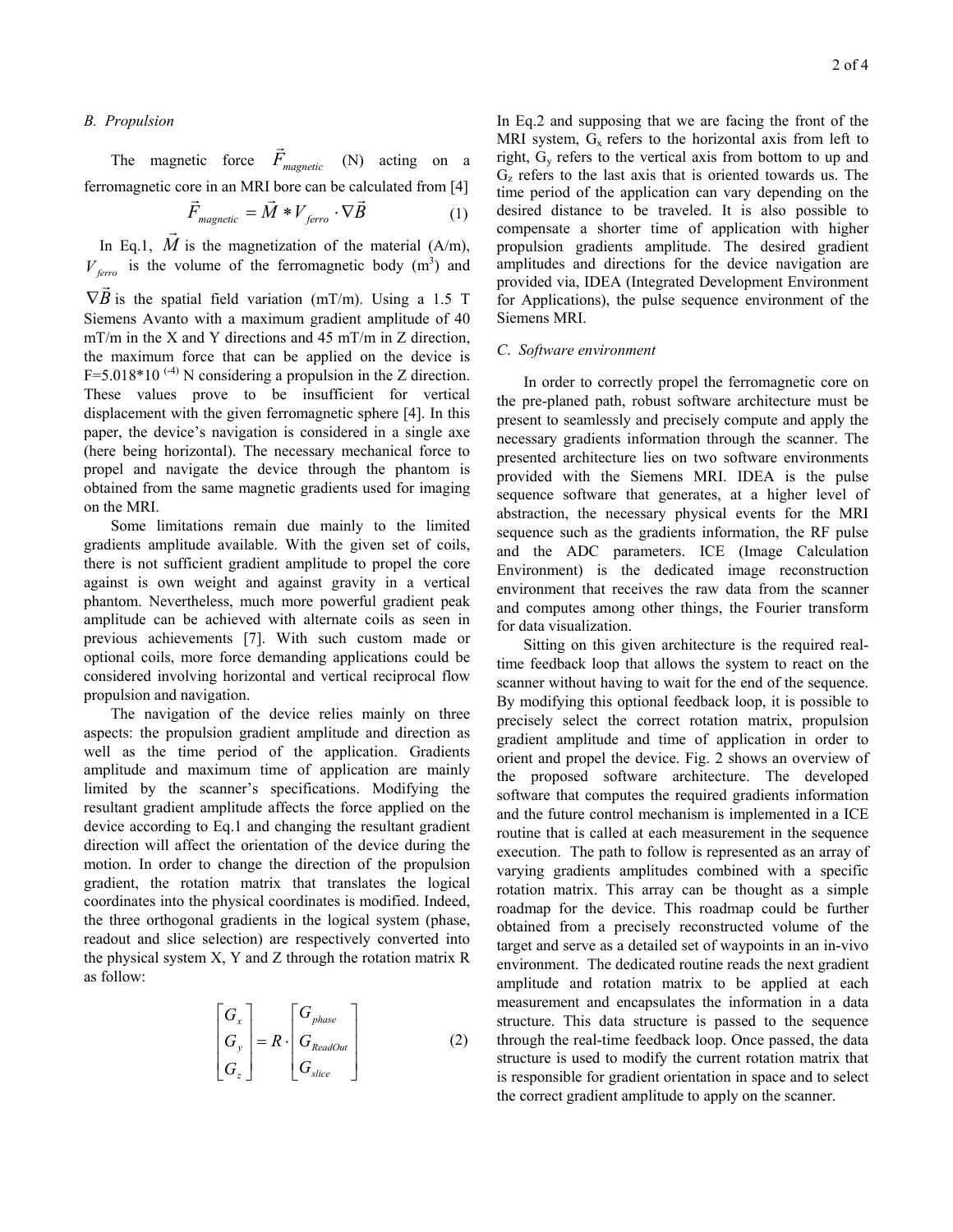

Fig. 2 View of the current system architecture

Once executed, the next position is computed in the ICE routine and sent again to the sequence, until the number of waypoints is achieved. In the current experimentation, no control of the device's position is implemented due to the fact that dynamic tracking is currently under development. Hence, the device's correct displacement has to be assumed

Since the many environment parameters such as the volume of the device, its shape and the magnetization greatly affect the physics of the propulsion [4], a complete set of C++ classes regrouped in 3 modules and a software agent takes care of the different requirements for the upcoming complete environment. Both, the agent and the 3 modules are built around an ICE program. A complete path modeling and validation module known as the roadmap module as well as a precise propulsion module and positioning module have been developed to take care of all the necessary calculations and decisions during the displacement of the device.

The path modeling module is meant to construct the device's route in its environment (phantom, arteries….) either based on a precise roadmap of the region from a high resolution scan or based on an ASCII file. The route consists of waypoints in space encapsulated in a data structure. The structure is sent to the agent before the beginning of the device's propulsion. The propulsion module analyses the required destination from the path modeling module via the agent and computes the required propulsion gradient amplitude, the time of propulsion as well as the correct direction coordinates for the rotation matrix. A new data structure is then created and sent to the agent. These requirements for the sphere's propulsion are based on the current device's position in the environment and the next planned position to achieve. The agent sends the required data to the sequence via the real-time feedback loop as soon as it receives the data structure from the propulsion module. A special routine in the sequence analyses the received data and chooses the correct propulsion gradient and propulsion time to be applied. It also fills the rotation matrix accordingly. Once everything is prepared, the computed parameters are fed to the scanner for the propulsion. A positioning module is implemented to periodically gather the actual device's position during the navigation. This module communicates with the agent when the device's actual position is required in order to modify the running sequence for positioning purposes.

# IV. DISCUSSION

In order for the device to correctly follow a given path, without missing a set of waypoints, minimum feedback delay must be considered. This delay involves the time to send a request for immediate data analysis from the sequence to the ICE module, the time to compute the next waypoint to be achieved and encapsulate it into a data structure, the delay to send back the structure and the time to compute the new rotation matrix and to apply the new propulsion gradient amplitude. This real-time delay (RTD) is determinant in the eventual control of the device and must be minimized at all cost. This RTD is determined empirically and can be part of the sequence protocol. It can be easily found by successively testing the feedback structure until the device starts moving in the phantom. Indeed, if the RTD is too short, the ICE modules and the